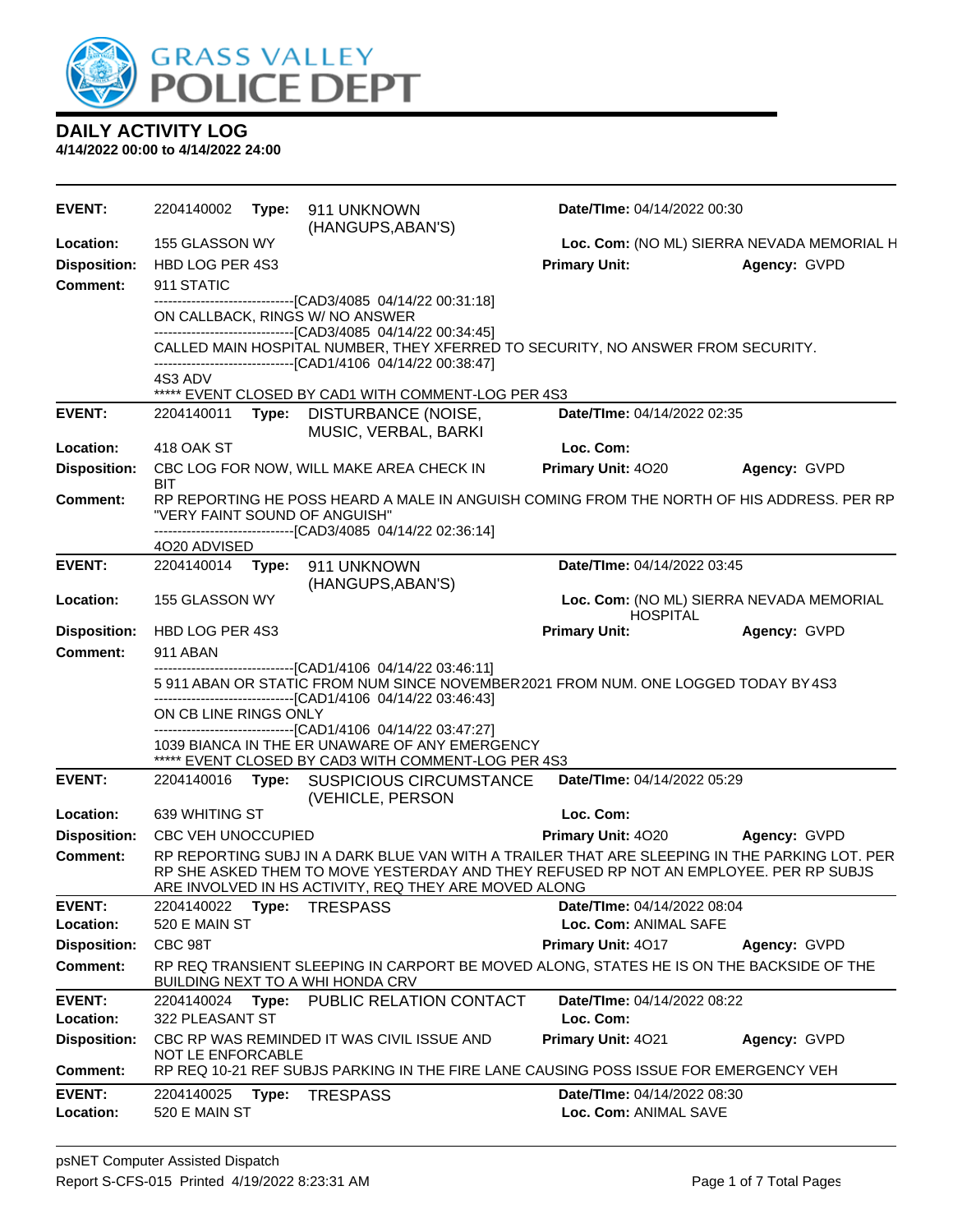

| <b>Disposition:</b> | <b>GOA</b>                                                                                                                 | <b>Primary Unit: 4017</b>   | Agency: GVPD |  |  |
|---------------------|----------------------------------------------------------------------------------------------------------------------------|-----------------------------|--------------|--|--|
| <b>Comment:</b>     | RP CALLING BACK ABOUT TRANSIENT THAT WAS TRESSPASSING, RP STATES SUBJ NOW HAS AN H&S PIPE<br>AND IS COVERED UP WITH A TARP |                             |              |  |  |
| <b>EVENT:</b>       | 2204140026 Type: TRAFFIC ACCIDENT                                                                                          | Date/TIme: 04/14/2022 08:37 |              |  |  |
| <b>Location:</b>    | 49/20 STATE/BRUNSWICK RD                                                                                                   | Loc. Com:                   |              |  |  |
| <b>Disposition:</b> | MERGED 2204140027                                                                                                          | <b>Primary Unit:</b>        | Agency: GVPD |  |  |
| <b>Comment:</b>     | 911 RPTNG TESLA HYDROPLND AND HIT WALL, UNK MEDICAL, XFR TO CALFIRE<br>***** EVENT CLOSED BY CAD1 WITH COMMENT-2204140027  |                             |              |  |  |
| <b>EVENT:</b>       | 2204140027 Type: TRAFFIC ACCIDENT                                                                                          | Date/TIme: 04/14/2022 08:37 |              |  |  |
| Location:           | 49/20 RAMP STATE/SO AUBURN ST                                                                                              | Loc. Com: NB                |              |  |  |
| <b>Disposition:</b> | CBC CHP TO HANDLE                                                                                                          | Primary Unit: 4017          | Agency: GVPD |  |  |
| <b>Comment:</b>     | 911 RPT'G 1182 ON THE HY/XFER TO CHP<br>------------------------------[MERGED CAD1/4056 04/14/2022 08:38:11]               |                             |              |  |  |
|                     | MERGED 2204140026<br>TYPE: TA                                                                                              |                             |              |  |  |
|                     | LOCATION: 49/20 STATE/BRUNSWICK RD                                                                                         |                             |              |  |  |
|                     | RP: PHONE: 8026340 (530)<br>COMMENTS: 911 RPTNG TESLA HYDROPLND AND HIT WALL, UNK MEDICAL, XFR TO CALFIRE                  |                             |              |  |  |
|                     | -------------------------------[CAD1/4056 04/14/22 08:39:07]                                                               |                             |              |  |  |
|                     | 911 FROM INVOLVED PARTY, STATES HIS BACK HURTS/XFER TO CALFIRE                                                             |                             |              |  |  |
| <b>EVENT:</b>       | 2204140030 Type: PROBATION SEARCHES -<br>PROBATION DEPT ONLY                                                               | Date/TIme: 04/14/2022 08:40 |              |  |  |
| <b>Location:</b>    | 354 NO CHURCH ST                                                                                                           | Loc. Com:                   |              |  |  |
| <b>Disposition:</b> | <b>CBC</b>                                                                                                                 | Primary Unit: 4D13          | Agency: GVPD |  |  |
| <b>Comment:</b>     | --------------------------------[CAD1/4056 04/14/22 08:43:20]                                                              |                             |              |  |  |
|                     | EVENT LOCATION CHANGED FROM 354 N CHURCH                                                                                   |                             |              |  |  |
| <b>EVENT:</b>       | Date/TIme: 04/14/2022 08:41<br>2204140031 Type: THEFT (GRAND, PETTY, FROM<br>MERCHANT)                                     |                             |              |  |  |
| Location:           | 625 ESKATON CR # 347                                                                                                       | Loc. Com: ESKATON VILLAGE   |              |  |  |
| <b>Disposition:</b> | <b>RPT</b>                                                                                                                 | <b>Primary Unit: 401</b>    | Agency: GVPD |  |  |
| Case No:            | G2200939                                                                                                                   |                             |              |  |  |
| <b>Comment:</b>     | 911 RPT'G THEFT OF HEARING AIDS                                                                                            |                             |              |  |  |
|                     | ------------------------------[CAD1/4056_04/14/22_09:28:08]<br>ISSUED CASE# G2200939 FOR AGENCY GVPD by UNIT 4O1           |                             |              |  |  |
| <b>EVENT:</b>       | 2204140032 Type: ALARMS (SILENT, AUDIBLE,<br><b>COMMERCIAL, RES</b>                                                        | Date/TIme: 04/14/2022 08:54 |              |  |  |
| Location:           | 151 W MCKNIGHT WY # G                                                                                                      | Loc. Com: CIG MART          |              |  |  |
| <b>Disposition:</b> | <b>CNOP</b>                                                                                                                | Primary Unit: 4018          | Agency: GVPD |  |  |
| Comment:            | 10-33A/ FRONT DOOR ZONE 1// RESP PENDING                                                                                   |                             |              |  |  |
|                     | ----------------------------[CAD1/4056_04/14/22_08:55:36]<br>10-22 PROPER CODE RECVD                                       |                             |              |  |  |
| <b>EVENT:</b>       | Type: COMMUNITY POLICING<br>2204140036<br><b>ACTION</b>                                                                    | Date/TIme: 04/14/2022 09:20 |              |  |  |
| Location:           | 660 MINNIE ST                                                                                                              | Loc. Com: CONDON PARK       |              |  |  |
| <b>Disposition:</b> | <b>CBC</b>                                                                                                                 | <b>Primary Unit: 402</b>    | Agency: GVPD |  |  |
| Comment:            | ------------------------------[SUPV01/3675_04/14/22_09:27:56]                                                              |                             |              |  |  |
|                     | EVENT LOCATION CHANGED FROM 660 MINNIE ST                                                                                  |                             |              |  |  |
|                     | -------------------------------[4O2/MDT 04/14/22 09:28]<br>GRAFFITI REMOVAL FROM NO PARKING SIGN ACROSS FROM DOG PARK      |                             |              |  |  |
| <b>EVENT:</b>       | 2204140040<br>Type: COMMUNITY POLICING                                                                                     | Date/TIme: 04/14/2022 09:41 |              |  |  |
|                     | <b>ACTION</b>                                                                                                              |                             |              |  |  |
| <b>Disposition:</b> | <b>CBC</b>                                                                                                                 | Primary Unit: 4017          | Agency: GVPD |  |  |
| <b>Comment:</b>     |                                                                                                                            |                             |              |  |  |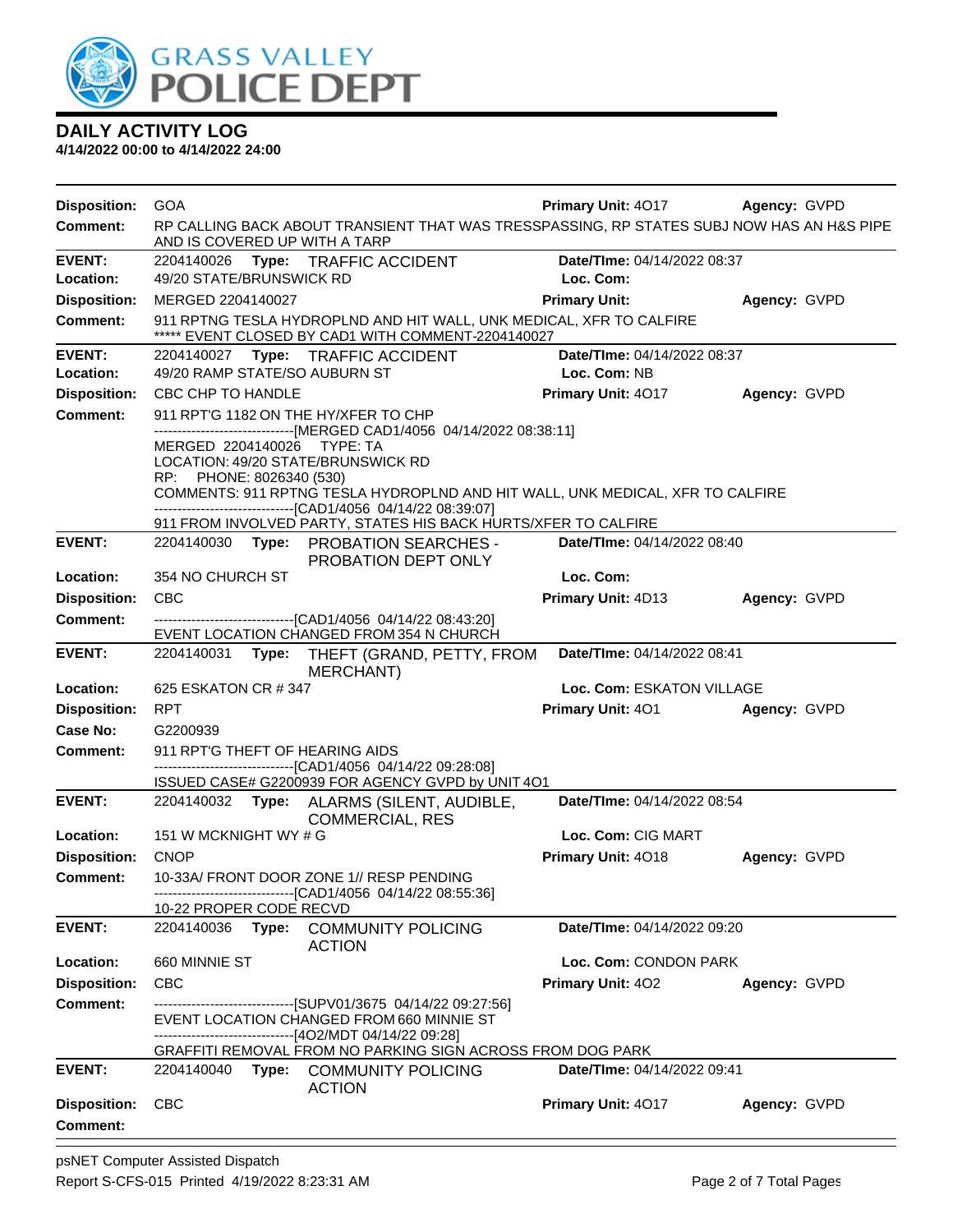

**4/14/2022 00:00 to 4/14/2022 24:00**

| <b>EVENT:</b>                          | 2204140041                                      |       | Type: COMMUNITY POLICING<br><b>ACTION</b>                                                                                                                                            | Date/TIme: 04/14/2022 09:42                                 |              |  |
|----------------------------------------|-------------------------------------------------|-------|--------------------------------------------------------------------------------------------------------------------------------------------------------------------------------------|-------------------------------------------------------------|--------------|--|
| <b>Disposition:</b><br><b>Comment:</b> | <b>CBC</b>                                      |       |                                                                                                                                                                                      | Primary Unit: 4017                                          | Agency: GVPD |  |
| <b>EVENT:</b><br>Location:             | 2204140043<br>110 SPRINGHILL DR                 | Type: | <b>TRAFFIC ACCIDENT</b>                                                                                                                                                              | Date/TIme: 04/14/2022 09:52<br>Loc. Com:                    |              |  |
| <b>Disposition:</b>                    | CBC LEFT PRIOR TO ARRIVAL                       |       |                                                                                                                                                                                      | <b>Primary Unit: 401</b>                                    | Agency: GVPD |  |
| <b>Comment:</b>                        |                                                 |       | PER CALFIRE SEMI VS WHI TAHOE 1182, PARTIES ARE IN A 415V BLKING THE AMBULANCE BAY                                                                                                   |                                                             |              |  |
| <b>EVENT:</b><br>Location:             | 2204140046<br>110 DORSEY DR                     |       | Type: PRIVATE PARTY TOW REPORT                                                                                                                                                       | <b>Date/Time: 04/14/2022 09:58</b><br>Loc. Com: PARKING LOT |              |  |
| <b>Disposition:</b>                    | <b>HBD</b>                                      |       |                                                                                                                                                                                      | <b>Primary Unit:</b>                                        | Agency: GVPD |  |
| <b>Comment:</b>                        |                                                 |       | ADVANCED TOWING, SIL MERCEDES E320, LP 8RDP423<br>--------------------------------[CAD3/4116 04/14/22 10:16:43]                                                                      |                                                             |              |  |
|                                        | FCN/3702210401756<br>***** EVENT CLOSED BY CAD3 |       |                                                                                                                                                                                      |                                                             |              |  |
| <b>EVENT:</b>                          |                                                 |       | 2204140052 Type: 911 UNKNOWN<br>(HANGUPS, ABAN'S)                                                                                                                                    | Date/TIme: 04/14/2022 10:25                                 |              |  |
| Location:                              |                                                 |       | LAT: 39.21891700 LONG: -121.052427                                                                                                                                                   | Loc. Com:                                                   |              |  |
| <b>Disposition:</b>                    | <b>HBD</b>                                      |       |                                                                                                                                                                                      | <b>Primary Unit:</b>                                        | Agency: GVPD |  |
| <b>Comment:</b>                        | UNABLE TO CALL NUMBER BACK                      |       | 911 OPEN LINE, POSS POCKET DIAL<br>-----------------------[CAD3/4116_04/14/22_10:25:46]                                                                                              |                                                             |              |  |
|                                        | ***** EVENT CLOSED BY CAD1                      |       |                                                                                                                                                                                      |                                                             |              |  |
| <b>EVENT:</b>                          |                                                 |       | 2204140057 Type: COMMUNITY POLICING<br><b>ACTION</b>                                                                                                                                 | Date/TIme: 04/14/2022 10:43                                 |              |  |
| <b>Disposition:</b>                    | <b>CBC</b>                                      |       |                                                                                                                                                                                      | Primary Unit: 402                                           | Agency: GVPD |  |
| <b>Comment:</b>                        |                                                 |       |                                                                                                                                                                                      |                                                             |              |  |
| <b>EVENT:</b>                          | 2204140060                                      | Type: | 911 UNKNOWN<br>(HANGUPS, ABAN'S)                                                                                                                                                     | Date/TIme: 04/14/2022 10:57                                 |              |  |
| Location:                              | 200 DORSEY DR #43                               |       |                                                                                                                                                                                      | Loc. Com:                                                   |              |  |
| <b>Disposition:</b>                    | <b>HBD</b>                                      |       |                                                                                                                                                                                      | <b>Primary Unit:</b>                                        | Agency: GVPD |  |
| <b>Comment:</b>                        | ***** EVENT CLOSED BY CAD3                      |       | 911 STATING NOT AN EMERGENCY, REQ TO SPEAK WITH OFFICER GRUBE, PROVIDED GVPD<br>ADMINISTRATIVE NUMBER, RP WILL CALL THAT NUMBER.                                                     |                                                             |              |  |
| <b>EVENT:</b>                          | 2204140066                                      | Type: | FOLLOWUP                                                                                                                                                                             | Date/TIme: 04/14/2022 11:52                                 |              |  |
| Location:                              | 401 MILL ST # 1/2                               |       |                                                                                                                                                                                      | Loc. Com:                                                   |              |  |
| <b>Disposition:</b>                    | CBC                                             |       |                                                                                                                                                                                      | Primary Unit: 4021                                          | Agency: GVPD |  |
| Comment:                               |                                                 |       | RP REQ 10-21 REF EVENT# 2204120102<br>------------------------------[4O21/MDT 04/14/22 12:16]                                                                                        |                                                             |              |  |
|                                        | <b>ISSUE</b>                                    |       | RP REFERRED TO ONLINE REPORT FOR DOCUMENTATIONAL PURPOSES. RP ADVISED VANDALIZER IS<br>HUSBAND AND ADVISED IT WAS NOT CRIMINAL. CIVIL ISSUE DUE TO HIM LIVING THERE. TENANT LANDLORD |                                                             |              |  |
| <b>EVENT:</b><br>Location:             | 2204140069<br><b>647 BRIGHTON ST</b>            | Type: | <b>TRESPASS</b>                                                                                                                                                                      | Date/TIme: 04/14/2022 12:05<br>Loc. Com:                    |              |  |
| <b>Disposition:</b>                    | CBC ADV 602, 1148 TO HH                         |       |                                                                                                                                                                                      | Primary Unit: 4018                                          | Agency: GVPD |  |
| <b>Comment:</b>                        |                                                 |       | 911 RPT'G SOMEONE LOITERING ON THE PORCH OF THE LISTED. RP STATES THE OWNERS PASSED AWAY<br>RECENTLY AND NO ONE SHOULD BE THERE<br>WMA NAMED DENNIS BASEBALL CAP, NAVY BLU JACKET    |                                                             |              |  |
| <b>EVENT:</b>                          | 2204140070                                      | Type: | 911 UNKNOWN<br>(HANGUPS, ABAN'S)                                                                                                                                                     | Date/TIme: 04/14/2022 12:11                                 |              |  |
| Location:                              | 112 S SCHOOL ST # 8                             |       |                                                                                                                                                                                      | Loc. Com:                                                   |              |  |

psNET Computer Assisted Dispatch Report S-CFS-015 Printed 4/19/2022 8:23:31 AM Page 3 of 7 Total Pages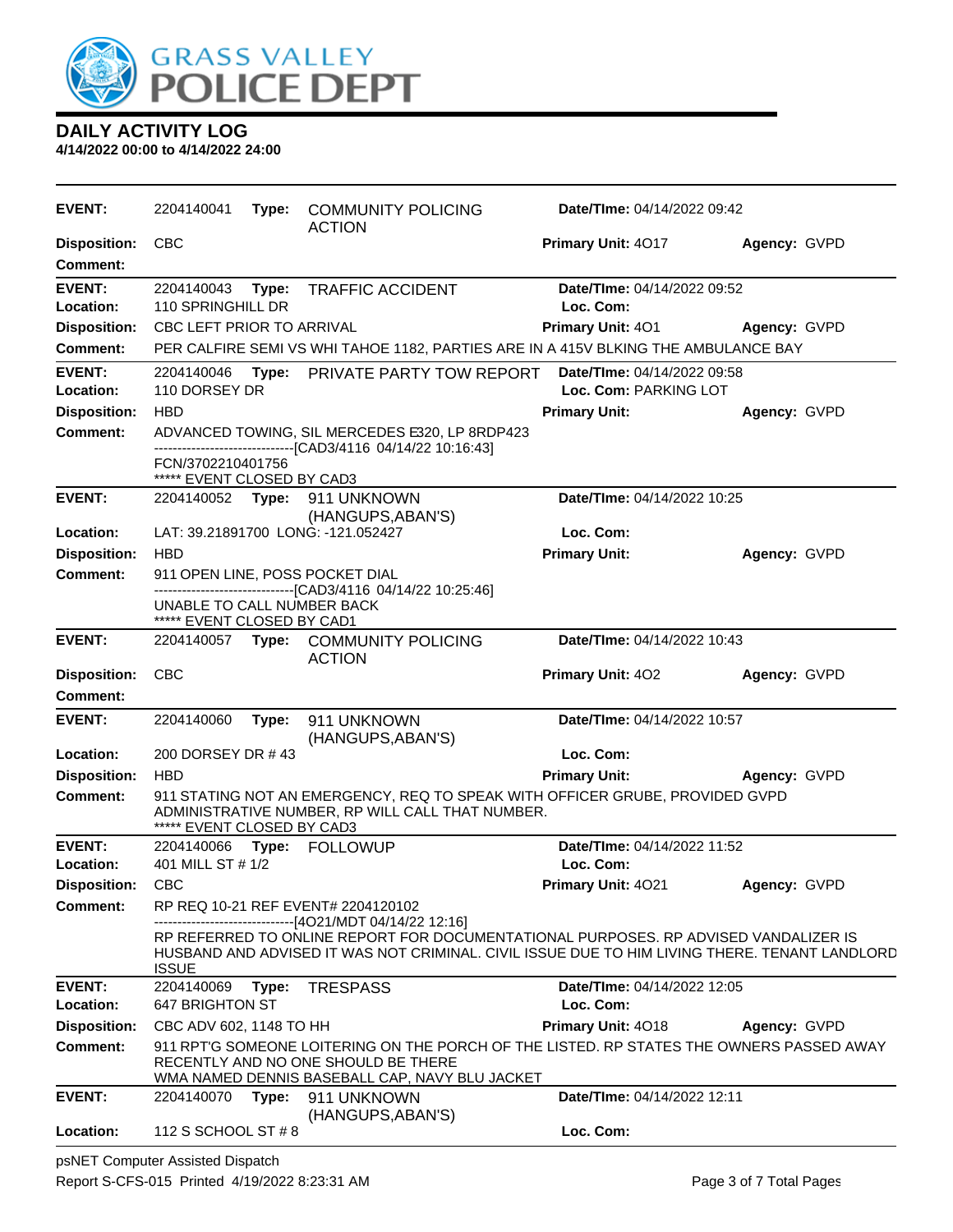

**4/14/2022 00:00 to 4/14/2022 24:00**

| <b>Disposition:</b>                    | <b>HBD NEG HISTORY</b>                                                                                                                                                                                                                                         | <b>Primary Unit:</b>                     | Agency: GVPD |  |  |  |  |  |
|----------------------------------------|----------------------------------------------------------------------------------------------------------------------------------------------------------------------------------------------------------------------------------------------------------------|------------------------------------------|--------------|--|--|--|--|--|
| <b>Comment:</b>                        | 911 HANG UP                                                                                                                                                                                                                                                    |                                          |              |  |  |  |  |  |
|                                        | ---------------------------------[CAD3/4116 04/14/22 12:12:50]<br>EVENT LOCATION CHANGED FROM LAT:39.22497300 LONG: -121.037503 GRASS VALLEY<br>-------------------------------[CAD3/4116 04/14/22 12:13:05]                                                   |                                          |              |  |  |  |  |  |
|                                        | ON CALL BACK, ACCIDENTAL BY4YO, C4<br>***** EVENT CLOSED BY CAD3 WITH COMMENT-NEG HISTORY                                                                                                                                                                      |                                          |              |  |  |  |  |  |
| <b>EVENT:</b>                          | 2204140077    Type: ALL OTHERS                                                                                                                                                                                                                                 | Date/TIme: 04/14/2022 12:38              |              |  |  |  |  |  |
| Location:                              | 574 SUTTON WY                                                                                                                                                                                                                                                  | Loc. Com: EL FAVORITO TAQUERIA           |              |  |  |  |  |  |
| <b>Disposition:</b>                    | <b>CBC</b>                                                                                                                                                                                                                                                     | <b>Primary Unit: 4021</b>                | Agency: GVPD |  |  |  |  |  |
| <b>Comment:</b>                        | RP REQ 10-21 TO REPORT A YEAR AGO EMPLOYER GRABBED RP, RP STATES SHE NO LONGER WORKS<br>THERE AND WAS NOT FULLY PAID AND NOW FORMER EMPLOYER IS HARASSING RP. WHEN ASKED WHY RP<br>IS REPORTING NOW, SHE STATED SHE GOT IN A CAR ACCIDENT AND NEEDS THE MONEY. |                                          |              |  |  |  |  |  |
|                                        | -------------------------------[4O21/MDT 04/14/22 13:01]<br>PHONE DISCONNECTED MID CONVO. I CB AND RECEIVED VM. RP ADVISED OF CIVIL ISSUES AND WAS<br>REFERRED TO CIVIL                                                                                        |                                          |              |  |  |  |  |  |
| <b>EVENT:</b>                          | 2204140078    Type: 911    UNKNOWN                                                                                                                                                                                                                             | Date/TIme: 04/14/2022 12:56              |              |  |  |  |  |  |
|                                        | (HANGUPS, ABAN'S)                                                                                                                                                                                                                                              |                                          |              |  |  |  |  |  |
| Location:                              | 760 S AUBURN ST # C<br><b>HBD</b>                                                                                                                                                                                                                              | Loc. Com: COUNTY OF NEVADA               |              |  |  |  |  |  |
| <b>Disposition:</b><br><b>Comment:</b> | 911 HANG UP                                                                                                                                                                                                                                                    | <b>Primary Unit:</b>                     | Agency: GVPD |  |  |  |  |  |
|                                        | ------------------------[CAD3/4116 04/14/22 12:58:36]                                                                                                                                                                                                          |                                          |              |  |  |  |  |  |
|                                        | ON CALL BACK, RINGING, NEG ANSWER<br>***** EVENT CLOSED BY CAD3                                                                                                                                                                                                |                                          |              |  |  |  |  |  |
| <b>EVENT:</b>                          | 2204140080 Type: PROPERTY LOST OR FOUND                                                                                                                                                                                                                        | Date/TIme: 04/14/2022 13:05              |              |  |  |  |  |  |
| Location:                              | 129 S AUBURN ST                                                                                                                                                                                                                                                | Loc. Com: GRASS VALLEY POLICE DEPARTMENT |              |  |  |  |  |  |
| <b>Disposition:</b>                    | <b>RPT</b>                                                                                                                                                                                                                                                     | <b>Primary Unit: 4S1</b>                 | Agency: GVPD |  |  |  |  |  |
| Case No:                               | G2200940                                                                                                                                                                                                                                                       |                                          |              |  |  |  |  |  |
| <b>Comment:</b>                        | <b>AXON</b><br>-------------------------------[CAD3/4116 04/14/22 13:05:16]                                                                                                                                                                                    |                                          |              |  |  |  |  |  |
|                                        | ISSUED CASE# G2200940 FOR AGENCY GVPD by UNIT 4S1                                                                                                                                                                                                              |                                          |              |  |  |  |  |  |
| <b>EVENT:</b>                          | 2204140085 Type: VEH CITES, VIN, TOWS, DUI                                                                                                                                                                                                                     | Date/TIme: 04/14/2022 13:34              |              |  |  |  |  |  |
| Location:                              | <b>BRUNSWICK RD/SUTTON WY</b>                                                                                                                                                                                                                                  | Loc. Com:                                |              |  |  |  |  |  |
| <b>Disposition:</b>                    | <b>CBC RDWY CLEAR</b>                                                                                                                                                                                                                                          | <b>Primary Unit: 4017</b>                | Agency: GVPD |  |  |  |  |  |
| <b>Comment:</b>                        | OUT W/ DISABLED VEH<br>------------------------------[CAD3/4116 04/14/22 13:35:17]                                                                                                                                                                             |                                          |              |  |  |  |  |  |
|                                        | EVENT LOCATION CHANGED FROM NR8D835                                                                                                                                                                                                                            |                                          |              |  |  |  |  |  |
| <b>EVENT:</b>                          | Date/TIme: 04/14/2022 14:11<br>2204140094 Type: TRAFFIC ACCIDENT                                                                                                                                                                                               |                                          |              |  |  |  |  |  |
| Location:                              | 412 BRUNSWICK RD<br>Loc. Com: AUTO ZONE 530 272 6066                                                                                                                                                                                                           |                                          |              |  |  |  |  |  |
| <b>Disposition:</b>                    | <b>RPT</b>                                                                                                                                                                                                                                                     | Primary Unit: 401                        | Agency: GVPD |  |  |  |  |  |
| <b>Case No:</b>                        | G2200941                                                                                                                                                                                                                                                       |                                          |              |  |  |  |  |  |
| <b>Comment:</b>                        | 911 RPT'G 1182, REQ RPT<br>GRY PRIUS LP 8KDF580<br>PETERBUILD FLATBED LP:45549D3<br>ARAMARK BOX TRUCK LP:8T92383<br>------------------------------[CAD3/4116 04/14/22 14:52:53]                                                                                |                                          |              |  |  |  |  |  |
| <b>EVENT:</b>                          | ISSUED CASE# G2200941 FOR AGENCY GVPD by UNIT 4O1                                                                                                                                                                                                              |                                          |              |  |  |  |  |  |
|                                        | Type: COMMUNITY POLICING<br>2204140103<br><b>ACTION</b>                                                                                                                                                                                                        | <b>Date/Time: 04/14/2022 14:43</b>       |              |  |  |  |  |  |
| Location:                              | S CHURCH AT WALSH ST                                                                                                                                                                                                                                           | Loc. Com:                                |              |  |  |  |  |  |
| <b>Disposition:</b>                    | <b>CBC</b>                                                                                                                                                                                                                                                     | Primary Unit: 402                        | Agency: GVPD |  |  |  |  |  |
| <b>Comment:</b>                        | -------------------------------[4O2/MDT 04/14/22 14:50]                                                                                                                                                                                                        |                                          |              |  |  |  |  |  |
|                                        | GRAFFITI REMOVAL FROM MAIL AND UTILITY BOX                                                                                                                                                                                                                     |                                          |              |  |  |  |  |  |

psNET Computer Assisted Dispatch Report S-CFS-015 Printed 4/19/2022 8:23:31 AM Page 4 of 7 Total Pages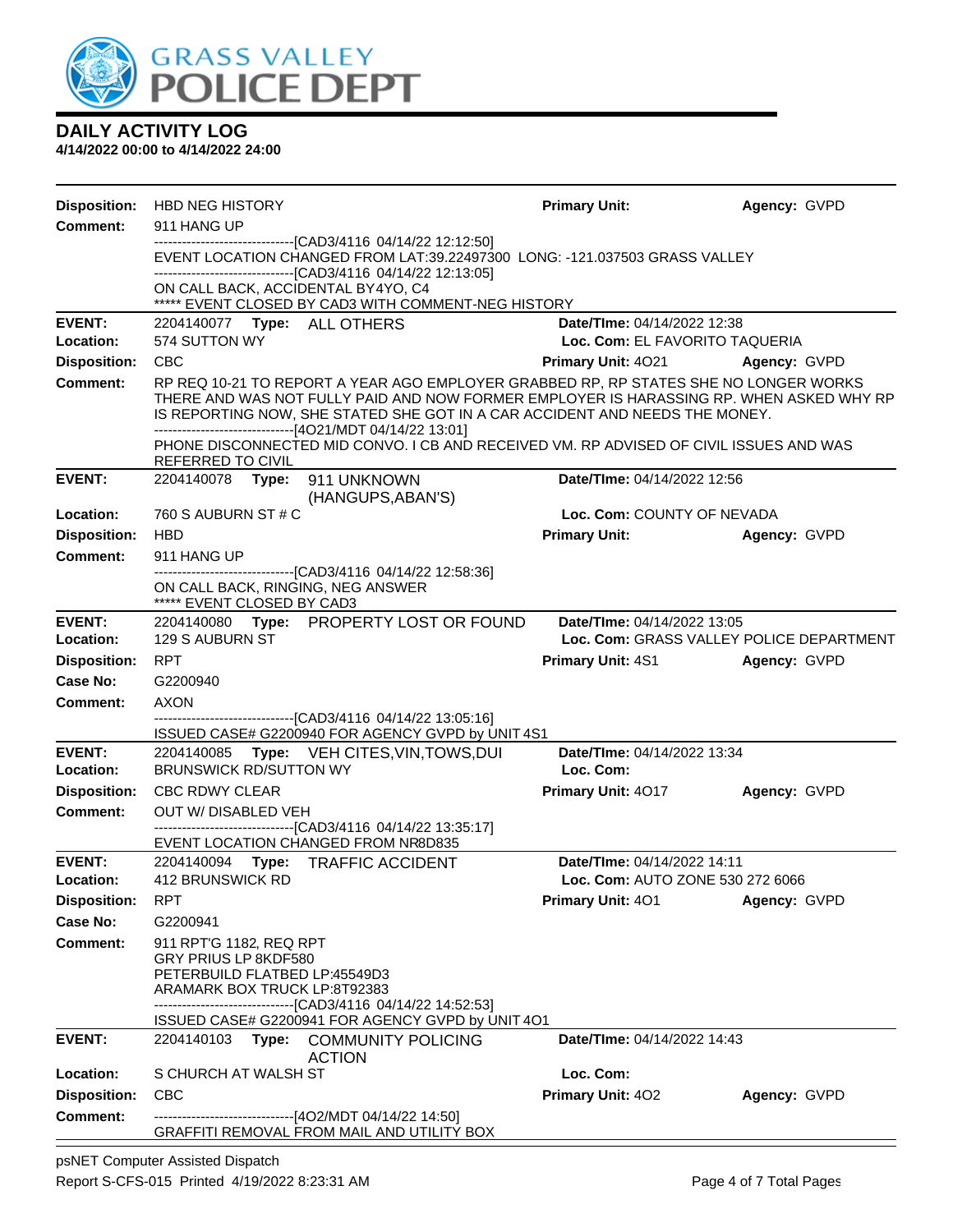

| <b>EVENT:</b>                          | 2204140106                              | Type: | 911 UNKNOWN<br>(HANGUPS, ABAN'S)                                                                                                               | Date/TIme: 04/14/2022 14:51           |                                           |  |
|----------------------------------------|-----------------------------------------|-------|------------------------------------------------------------------------------------------------------------------------------------------------|---------------------------------------|-------------------------------------------|--|
| Location:                              | 570 FREEMAN LN                          |       |                                                                                                                                                | Loc. Com: LES SCHWAB                  |                                           |  |
| <b>Disposition:</b>                    | HBD TEST CALL                           |       |                                                                                                                                                | <b>Primary Unit:</b>                  | Agency: GVPD                              |  |
| Comment:                               |                                         |       | 911, TESTING NEW PHONE SYSTEM, C4<br>***** EVENT CLOSED BY CAD3 WITH COMMENT-TEST CALL                                                         |                                       |                                           |  |
| <b>EVENT:</b>                          | 2204140107                              |       | Type: COMMUNITY POLICING<br><b>ACTION</b>                                                                                                      | Date/TIme: 04/14/2022 14:52           |                                           |  |
| <b>Disposition:</b>                    | <b>CBC</b>                              |       |                                                                                                                                                | Primary Unit: 402                     | Agency: GVPD                              |  |
| Comment:                               |                                         |       |                                                                                                                                                |                                       |                                           |  |
| <b>EVENT:</b>                          | 2204140113                              | Type: | <b>ORDINANCES</b><br>(COUNTY/MUNICIPAL)                                                                                                        | Date/TIme: 04/14/2022 15:08           |                                           |  |
| Location:                              | SO AUBURN ST/49/20 RAMP                 |       |                                                                                                                                                | Loc. Com:                             |                                           |  |
| <b>Disposition:</b>                    | <b>CBC BEAT INFO</b>                    |       |                                                                                                                                                | Primary Unit: 4017                    | Agency: GVPD                              |  |
| <b>Comment:</b>                        |                                         |       | RP RPT'G OCCUPIED TRANSIENT CAMP UNDER THE OVERPASS                                                                                            |                                       |                                           |  |
| <b>EVENT:</b>                          | 2204140118                              | Type: | 911 UNKNOWN<br>(HANGUPS, ABAN'S)                                                                                                               | Date/TIme: 04/14/2022 15:39           |                                           |  |
| Location:                              | 570 FREEMAN LN                          |       |                                                                                                                                                | Loc. Com: LES SCHWAB TIRE CENTER      |                                           |  |
| <b>Disposition:</b>                    | <b>HBD</b>                              |       |                                                                                                                                                | <b>Primary Unit:</b>                  | Agency: GVPD                              |  |
| <b>Comment:</b>                        | ***** EVENT CLOSED BY CAD3              |       | 911 SECOND TEST CALL ON NEW PHONE SYSTEM, C4                                                                                                   |                                       |                                           |  |
| <b>EVENT:</b>                          | 2204140119                              | Type: | 911 UNKNOWN<br>(HANGUPS, ABAN'S)                                                                                                               | Date/TIme: 04/14/2022 15:43           |                                           |  |
| Location:                              | 280 SIERRA COLLEGE DR #120<br>Loc. Com: |       |                                                                                                                                                |                                       |                                           |  |
| <b>Disposition:</b>                    | CBC SUBJS C4                            |       |                                                                                                                                                | Primary Unit: 4K6                     | Agency: GVPD                              |  |
| <b>Comment:</b>                        | 911 ABANDON                             |       |                                                                                                                                                |                                       |                                           |  |
|                                        | NO ANSWER ON CALLBACK                   |       | --------------------------[CAD1/4056_04/14/22_15:44:56]                                                                                        |                                       |                                           |  |
| <b>EVENT:</b>                          | 2204140121                              | Type: | TRAFFIC (DUI, PARKING,<br>SPEED, HAZ                                                                                                           | Date/TIme: 04/14/2022 16:03           |                                           |  |
| Location:                              | 207 MILL ST                             |       |                                                                                                                                                | Loc. Com: GRASS VALLEY LIBRARY        |                                           |  |
| <b>Disposition:</b>                    | HBD LOG PER 4S5                         |       |                                                                                                                                                | <b>Primary Unit:</b>                  | Agency: GVPD                              |  |
| <b>Comment:</b>                        | ON GETTING A TOW.<br><b>INFO ONLY</b>   |       | RP RPT'G HER SIL HYUN ACCENT IS PARKED IFO THE LIBRARY, SHE LOST THE KEYS AND WILL BE WORKING<br>EVENT CLOSED BY CAD3 WITH COMMENT-LOG PER 4S5 |                                       |                                           |  |
| <b>EVENT:</b>                          | 2204140123                              | Type: | TRAFFIC (DUI, PARKING,                                                                                                                         | Date/TIme: 04/14/2022 16:17           |                                           |  |
| Location:                              | <b>1130 E MAIN ST</b>                   |       | SPEED, HAZ                                                                                                                                     | Loc. Com: CIGARETTE CITY 530 477 7665 |                                           |  |
| <b>Disposition:</b>                    | <b>RPT</b>                              |       |                                                                                                                                                |                                       |                                           |  |
| <b>Comment:</b>                        | <b>TRAFFIC ISSUE</b>                    |       |                                                                                                                                                | Primary Unit: 4K6                     | Agency: GVPD                              |  |
|                                        |                                         |       |                                                                                                                                                |                                       |                                           |  |
| <b>EVENT:</b><br>Location:             | 2204140124<br>155 GLASSON WY            | Type: | <b>ALL OTHERS</b>                                                                                                                              | Date/TIme: 04/14/2022 16:23           | Loc. Com: SIERRA NEVADA MEMORIAL HOSPITAL |  |
| <b>Disposition:</b>                    | <b>CBC</b>                              |       |                                                                                                                                                | <b>Primary Unit: 4K6</b>              | Agency: GVPD                              |  |
| <b>Comment:</b>                        |                                         |       | ER STAFF RPT'G MALE SUBJ WHO IS ON A 5150 HOLD JUST LEFT, WMA BRO JACKET UNK DOT                                                               |                                       |                                           |  |
|                                        |                                         |       |                                                                                                                                                |                                       |                                           |  |
| <b>EVENT:</b>                          | 2204140125                              | Type: | DISTURBANCE (NOISE,<br>MUSIC, VERBAL, BARKI                                                                                                    | Date/TIme: 04/14/2022 16:23           |                                           |  |
| <b>Disposition:</b><br><b>Comment:</b> | CBC SITUATION MEDIATED, 98T             |       |                                                                                                                                                | Primary Unit: 4017                    | Agency: GVPD                              |  |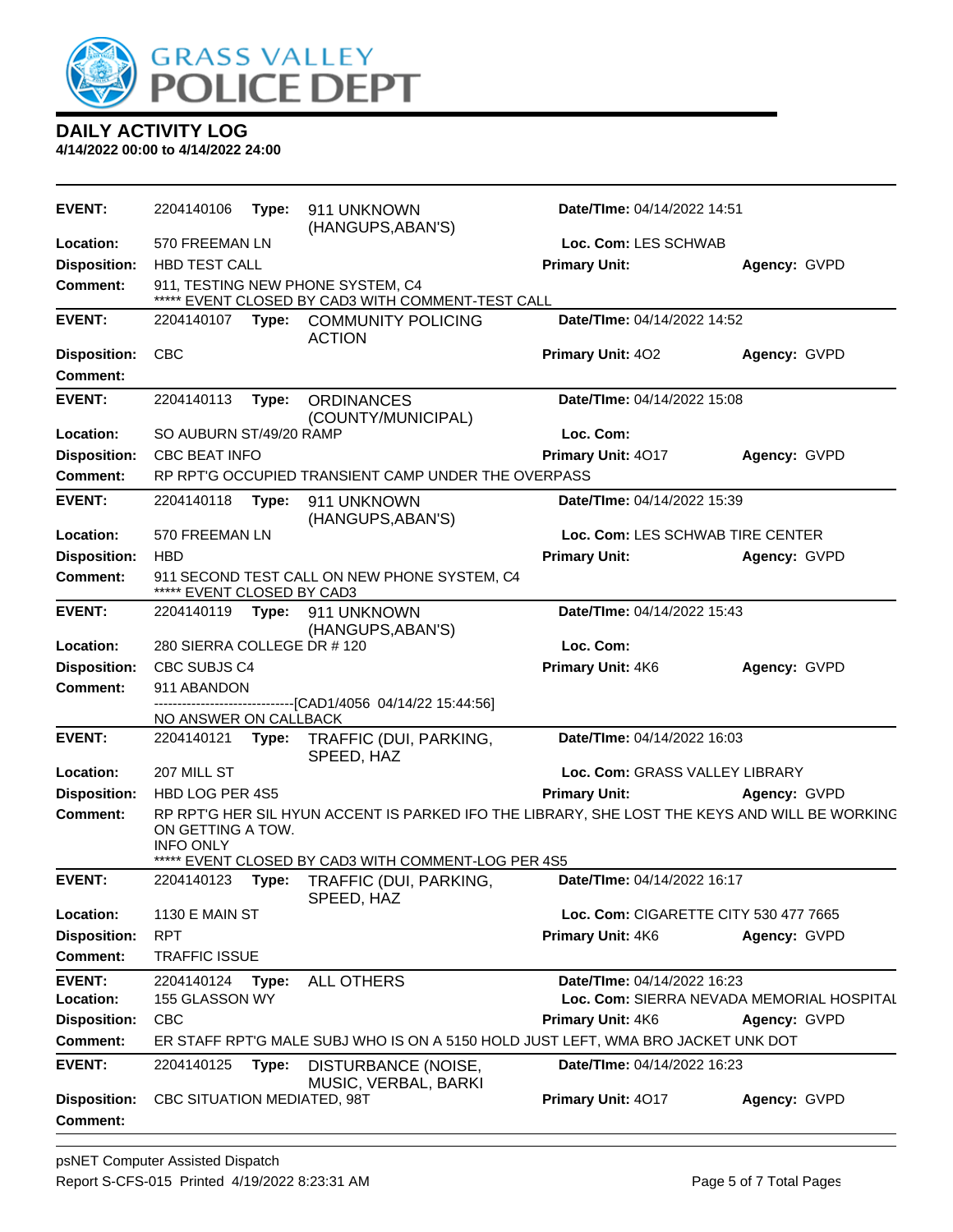

| EVENT:                                 | 2204140130                                                                                                                           |       | Type: BURGLARY (AUTO,<br>RESIDENCE, COMMERCIAL)                                                                                                                                                                                                                                                                                                                                                                                                                                                                                          | Date/TIme: 04/14/2022 16:46                   |                                                                                                 |
|----------------------------------------|--------------------------------------------------------------------------------------------------------------------------------------|-------|------------------------------------------------------------------------------------------------------------------------------------------------------------------------------------------------------------------------------------------------------------------------------------------------------------------------------------------------------------------------------------------------------------------------------------------------------------------------------------------------------------------------------------------|-----------------------------------------------|-------------------------------------------------------------------------------------------------|
| Location:                              | 228 DEPOT ST                                                                                                                         |       |                                                                                                                                                                                                                                                                                                                                                                                                                                                                                                                                          | Loc. Com:                                     |                                                                                                 |
| <b>Disposition:</b>                    | <b>HBD</b>                                                                                                                           |       |                                                                                                                                                                                                                                                                                                                                                                                                                                                                                                                                          | <b>Primary Unit:</b>                          | Agency: GVPD                                                                                    |
| <b>Comment:</b>                        | 911 RPTNG COLD 459 IN ROSEVILLE, REFERRED TO CONTACT LOCAL JURISDICTION NON EMERGENCY<br><b>NUMBER</b><br>***** EVENT CLOSED BY CAD3 |       |                                                                                                                                                                                                                                                                                                                                                                                                                                                                                                                                          |                                               |                                                                                                 |
| <b>EVENT:</b>                          | 2204140134                                                                                                                           | Type: | DISTURBANCE (NOISE,<br>MUSIC, VERBAL, BARKI                                                                                                                                                                                                                                                                                                                                                                                                                                                                                              | Date/TIme: 04/14/2022 17:01                   |                                                                                                 |
| Location:                              | <b>129 IDAHO MARYLAND RD</b>                                                                                                         |       |                                                                                                                                                                                                                                                                                                                                                                                                                                                                                                                                          | Loc. Com: SEARS                               |                                                                                                 |
| <b>Disposition:</b>                    | UTL                                                                                                                                  |       |                                                                                                                                                                                                                                                                                                                                                                                                                                                                                                                                          | Primary Unit: 401                             | Agency: GVPD                                                                                    |
| <b>Comment:</b>                        |                                                                                                                                      |       | RED TOP/BLACK BODY MERZ CLX 500 SERIES LP:8VKR369<br>FEMALE DRIVER AND MALE PASS IN A HEATED415 LAST SEEN TWRDS THE ROUND ABOUT<br>-------------------------------[CAD1/4056 04/14/22 17:01:59]                                                                                                                                                                                                                                                                                                                                          |                                               |                                                                                                 |
|                                        | <b>VOICED</b>                                                                                                                        |       |                                                                                                                                                                                                                                                                                                                                                                                                                                                                                                                                          |                                               |                                                                                                 |
| <b>EVENT:</b>                          | 2204140146                                                                                                                           |       | Type: TRAFFIC (DUI, PARKING,                                                                                                                                                                                                                                                                                                                                                                                                                                                                                                             | Date/TIme: 04/14/2022 18:52                   |                                                                                                 |
| Location:                              |                                                                                                                                      |       | SPEED, HAZ<br>49/20 RAMP STATE/BRUNSWICK RD                                                                                                                                                                                                                                                                                                                                                                                                                                                                                              | Loc. Com: SB BETWEEN BRUNS AND<br>DOWNTOWN GV |                                                                                                 |
| <b>Disposition:</b>                    | MERGED 2204140147                                                                                                                    |       |                                                                                                                                                                                                                                                                                                                                                                                                                                                                                                                                          | <b>Primary Unit:</b>                          | Agency: GVPD                                                                                    |
| <b>Comment:</b>                        |                                                                                                                                      |       | 911 VEH SPUN OUT FACING SIDEWAYS, BLK HONDA SUV. XFER TO CHP<br>***** EVENT CLOSED BY CAD1 WITH COMMENT-2204140147                                                                                                                                                                                                                                                                                                                                                                                                                       |                                               |                                                                                                 |
| <b>EVENT:</b>                          |                                                                                                                                      |       | 2204140147 Type: TRAFFIC ACCIDENT                                                                                                                                                                                                                                                                                                                                                                                                                                                                                                        | Date/TIme: 04/14/2022 18:52                   |                                                                                                 |
| Location:                              | 49/20 RAMP STATE/EA MAIN ST                                                                                                          |       |                                                                                                                                                                                                                                                                                                                                                                                                                                                                                                                                          | Loc. Com: SB                                  |                                                                                                 |
| <b>Disposition:</b><br><b>Comment:</b> | REF CHP/FIRE OWVEH                                                                                                                   |       | 911 RPT'G HE HYDROPLANED AND IS IN SHOCK/XFER TO CALFIRE                                                                                                                                                                                                                                                                                                                                                                                                                                                                                 | <b>Primary Unit: 4K6</b>                      | Agency: GVPD                                                                                    |
|                                        | RP: NAME: SARA<br>ADD 911 XFERED TO CHP<br><b>VOICED</b><br>ADD 911, XFER TO CHP<br>10-39 CALFIRE                                    |       | -------------------------------[MERGED CAD1/4056 04/14/2022 18:52:55]<br>MERGED 2204140146 TYPE: TRF<br>LOCATION: 49/20 RAMP STATE/BRUNSWICK RD<br>SB BETWEEN BRUNS AND DOWNTOWN GV<br>PHONE: 2636026 (530)<br>COMMENTS: 911 VEH SPUN OUT FACING SIDEWAYS, BLK HONDA SUV. XFER TO CHP<br>-------------------------------[CAD1/4056 04/14/22 18:53:05]<br>-------------------------------[CAD1/4056 04/14/22 18:53:24]<br>-----------------[CAD3/4085 04/14/22 18:53:57]<br>--------------------------------[CAD3/4085 04/14/22 18:59:20] |                                               |                                                                                                 |
| <b>EVENT:</b>                          | 2204140151                                                                                                                           | Type: | CITIZEN ASSIST (CIVIL<br>STANDBY'S, LOCKOUT                                                                                                                                                                                                                                                                                                                                                                                                                                                                                              | Date/TIme: 04/14/2022 19:15                   |                                                                                                 |
| Location:                              | 1262 SUTTON WY                                                                                                                       |       |                                                                                                                                                                                                                                                                                                                                                                                                                                                                                                                                          |                                               | Loc. Com: HOSPITALITY HOUSE 530 271 7144                                                        |
| <b>Disposition:</b>                    | CBC 98T                                                                                                                              |       |                                                                                                                                                                                                                                                                                                                                                                                                                                                                                                                                          | Primary Unit: 4K6                             | Agency: GVPD                                                                                    |
| <b>Comment:</b>                        | <b>FOR CLEARANCE</b>                                                                                                                 |       |                                                                                                                                                                                                                                                                                                                                                                                                                                                                                                                                          |                                               |                                                                                                 |
| <b>EVENT:</b>                          | 2204140154                                                                                                                           | Type: | 911 UNKNOWN<br>(HANGUPS, ABAN'S)                                                                                                                                                                                                                                                                                                                                                                                                                                                                                                         | Date/TIme: 04/14/2022 19:27                   |                                                                                                 |
| Location:                              |                                                                                                                                      |       | LAT: 39.21782700 LONG: -121.052545                                                                                                                                                                                                                                                                                                                                                                                                                                                                                                       | Loc. Com:                                     |                                                                                                 |
| <b>Disposition:</b>                    | CBC LOG PER 4020                                                                                                                     |       |                                                                                                                                                                                                                                                                                                                                                                                                                                                                                                                                          | Primary Unit: 4020                            | Agency: GVPD                                                                                    |
| <b>Comment:</b>                        | FOR NAME.                                                                                                                            |       | WAS DRIVING IT, THEN SHE HAD IT AND ASKED WHAT IT IS HE WANTED FROM LE. WHEN ASKED IF HE<br>WANTED TO REPORT IT STOLEN, HE SAID NO, AND MAYBE HE'LL WAIT, THEN DISCONNECTED WHEN ASKED                                                                                                                                                                                                                                                                                                                                                   |                                               | 911 REPORTING HE DOESN'T KNOW WHERE HIS CAR IS, THAT HIS WIFE TOOK IT. ADVISED THAT IF HIS WIFE |